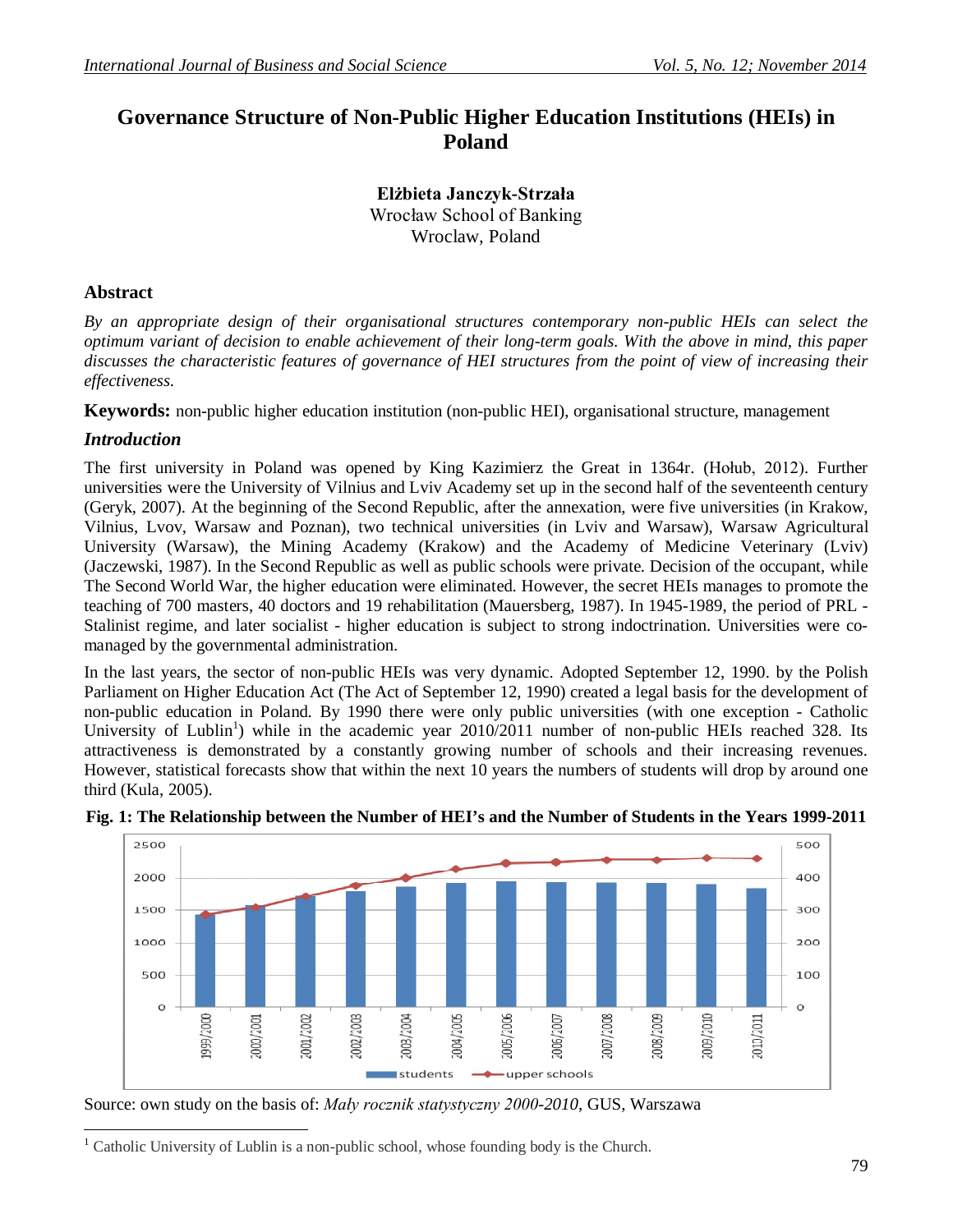According to the *Higher Education Development Strategy to 2020* in 2008-2020 the number of people aged 18-24 will decrease by approx. 36% (ie. approx. 1.5 million). If we assume that the enrollment rate will remain unchanged at this direct effect would decrease the number of students by approx. 600-800 thousand. The expected number of students in the years 2015-2025 is shown in Fig. 2.





Source: *Higher Education to 2030*, Vol.1, OECD, Paryż, 2008.

Non-public HEIs will have to face growing competition which will be a result of not only the coming baby bust but also of competition from foreign schools and from public HEIs (receiving financial support from the central budget). In order to grow further or only to keep their market positions, non-public HEIs will have to face the need to ensure effective management of their organisations, including in particular the finance area.

#### *1. Specific Features of HEI Governance in Selected Countries*

Non-public HEIs have a certain degree of freedom in shaping their structures. However, the above structures may display some country-specific differences (Table 1).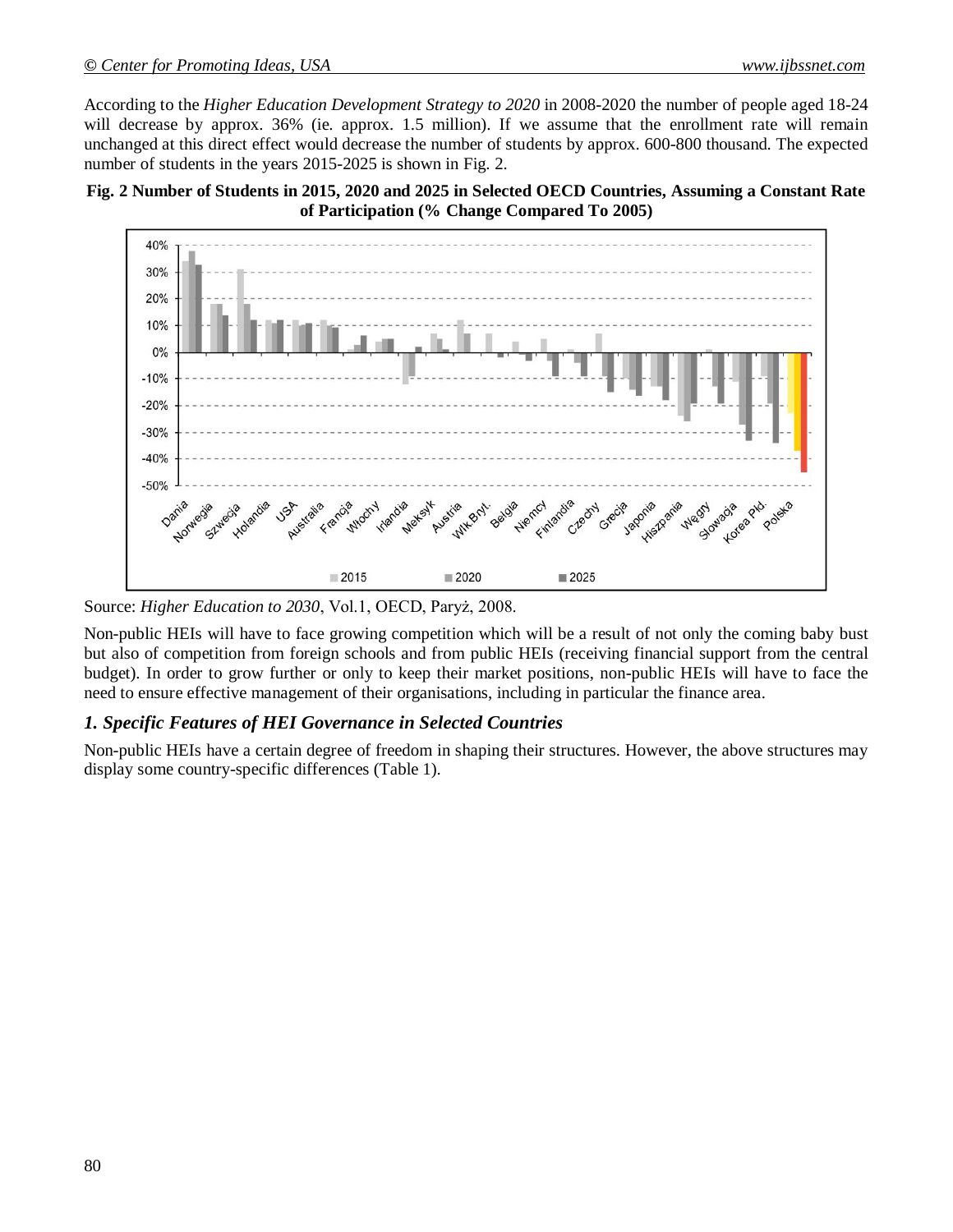| Country                      | <b>Characteristic features</b>                                                   |
|------------------------------|----------------------------------------------------------------------------------|
| Belgium                      | Management structure involves the participation of representatives of all        |
|                              | employees, external stakeholders and employees.                                  |
| Cyprus                       | The first 3 private universities opened in 2007. The structure of their          |
|                              | management bodies is laid down in national legislation.                          |
| Estonia                      | The law on private HEIs specifies the management bodies (rector and council)     |
|                              | but it does not provide any details of the areas of their decision-making power. |
|                              | Although the law does not specify any body with the participation of external    |
|                              | stakeholders, some schools have appointed such bodies.                           |
| Malta                        | The only requirement for each school is to obtain the operating licence. In      |
|                              | 2007 the National Commission for Higher Education recommended a change           |
|                              | in legislation regarding the private education system.                           |
| Norway                       | Mostly, regulations are the same as for public HEIs. Private HEIs have a board   |
|                              | of at least 5 people (in public schools there are at least 11 members).          |
| England, Bulgaria, Czech     | Regulations are the same as for public universities.                             |
| Republic, Holland, Latvia,   |                                                                                  |
| Portugal (since 2007/08),    |                                                                                  |
| Romania, Slovakia, Slovenia, |                                                                                  |
| Sweden, Italy                |                                                                                  |

#### **Table 1: Management Structures of Private Heis in Selected Countries**

Source: own study on the basis of: "Zarządzanie szkolnictwem wyższym w Europie. Strategie, struktury, finansowanie i kadra akademicka" *(English original title: Higher Education Governance in Europe. Policies, structures, funding and academic staff)*, Eurydice, The information network on education in Europe, pp. 42-43

#### *2. Governance Bodies of Non-Public HEIs in Poland*

Non-public higher education institutions are legal persons and as such they operate through their bodies (Article 38 of the Civil Code). The said bodies should be defined in the **charter** which represents the main source of the institution's internal law. W. Kopaliński defines a charter as a "set of regulations defining the structure, tasks and manner of operation of an institution or organisation" (Kopaliński, 1989). The charter is adopted by resolution or conferred by the bodies of the institution or by its founder and requires the approval of the minister in charge of higher education.

Higher education institutions play a very important social and economic role in their environments. That is why, the charter should reflect the expectations of all stakeholders of a HEI, so that to make it a tool enabling the closest possible integration between the internal environment and the external environment of the school. The charter specifies, *inter alia*:

- Rights and duties of the founder,
- Entity (body or founder) authorised to represent the HEI,
- Procedure for appointing single-person and collective bodies,
- Powers of the HEI's bodies,
- Scope of authority of employees,
- The HEI structure,
- The HEI's financial year.

The **founder** of the HEI may be either a natural or a legal person. Pursuant to the relevant legislation, the founder has a right to:

- Appoint the first rector of the HEI,
- Confer the school's charter to regulate its rights and obligations,
- Determine the application of the assets remaining after liquidation of the HEI,
- Indicate the person who will take over his duties in the event of his death (natural person) or liquidation (legal person).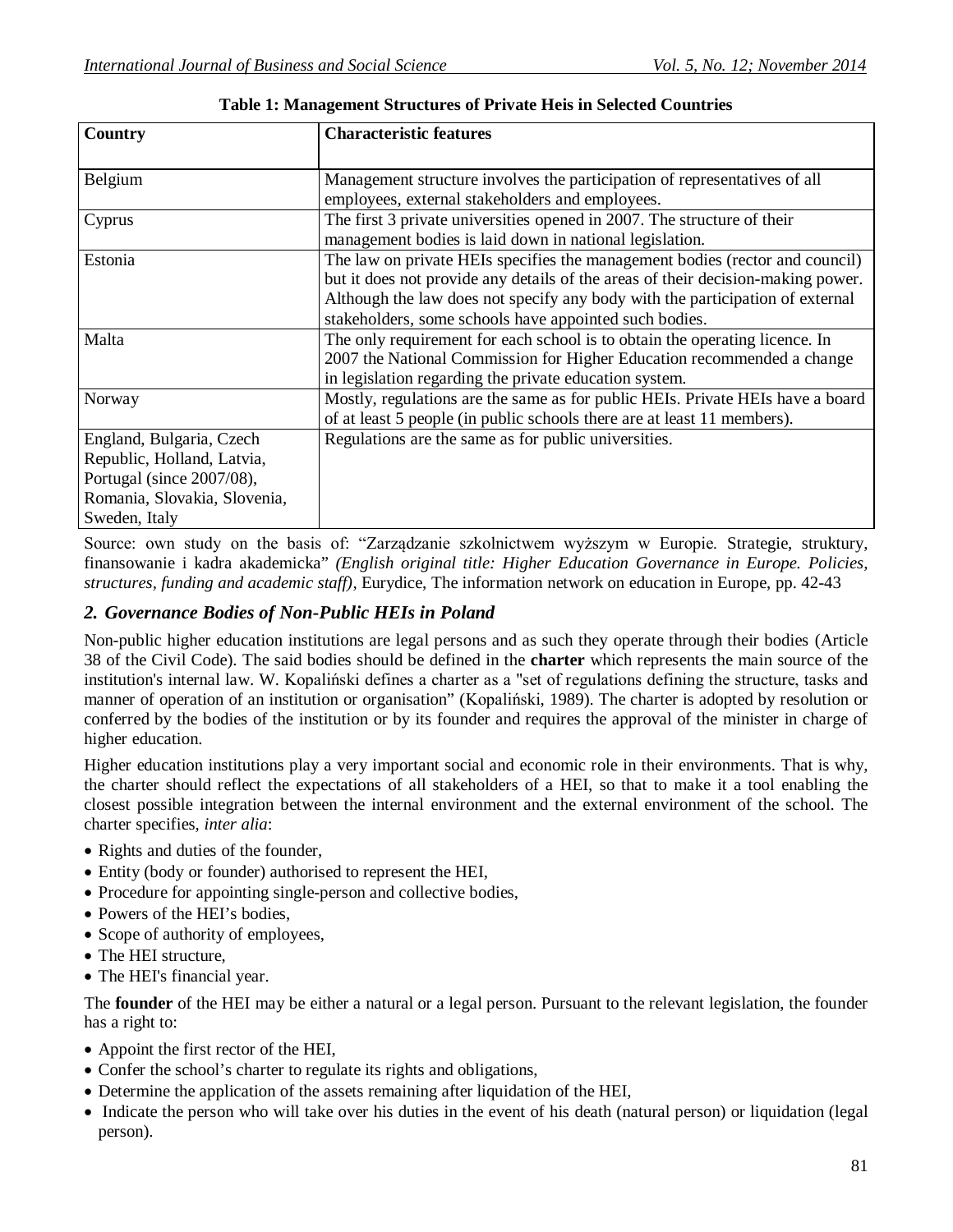The following are among the powers that are most frequently conferred on the founder by the charter:

- Appointment and removal of rectors,
- Taking a decision to establish a regional branch / branch office or to liquidate the HEI,
- Giving opinions regarding the appointment and removal of persons serving on single-person bodies of the HEI and of persons appointed to collective bodies of the school,
- Determining organisational rules, work rules and remuneration rules of the HEI,
- Granting approval for activities connected with disposing of the school's assets that are beyond the scope of ordinary management.

**Single-person bodies,** responsible for day-to-day functioning of the HEI are in most cases the rector, chancellor/president and dean (as the manager of the basic organisational unit).

The **rector** represents the HEI, the academic community and exercises supervision over research and academic activity. In accordance with Article 80(1) of the Act on Higher Education the rector is appointed by the founder or by another body indicated in the charter (Act on Higher Education of 27 July 2005). Usually, this function is conferred on an academic staff member holding a professional title or degree and employed by the HEI as his basic place of employment. "Historically there has been a bimodal distribution of power in most European HEIs. In many countries, the Rector formerly had a relatively weak position while the external governance bodies and the institutional professoriate had the most decision-making powers. With increased institutional autonomy, the position of the executive head has changed dramatically throughout most of Europe: the head of the institution now assumes more diverse duties in terms of governance and decision-making than before." ("Zarządzanie ..."). The following are among the rector's duties most frequently included in the charter:

- Supervision of the substantive course of the teaching process,
- Submission of motions relating to the appointment and removal of pro-vice-chancellor and deans(s),
- consideration of appeals from decisions issued relating to student affairs,
- Expressing opinions on the motions submitted by the dean (e.g. regarding the employment of academic teachers or appointment of heads of educational organisational units within departments).

Often, like in Anglophone countries, management and supervision over administrative staff and over the management of the financial and administrative functions are delegated by the rector to the *chancellor* (in some HEIs these duties are performed, like in American HEIs, by the *president)*. The following are the main duties of the chancellor:

- To implement the strategy of the HEI,
- To make decisions concerning the assets and economic matters of the HEI within ordinary management,
- To develop and implement the material and financial plan of the HEI,
- To establish advisory bodies (subject to the approval of the founder/ council),
- To makes declarations of will on behalf of the HEI on matters relating to property.

The chancellor may delegate some of his duties to the vice-chancellor or to the general director.

The post of the **dean** may be entrusted to an academic staff member holding a professional title or degree and for whom the HEI is the basic place of employment. The dean makes decisions relating to the functioning of his department, manages the department and represents it outside within the scope of his powers. The dean may act through deputy deans.

The **collective bodies** responsible for strategic activities are the council/ board of the HEI, the senate and faculty board.

The *council* (in some non-public HEIs this function is performed by the board of the HEI) is the highest collective body. It is composed of: the founder or his representatives, rector (as the representative of teachers), chancellor (as the representative of non-teaching staff of the HEI) and representatives of the students. The work of the council is directed by its chairman.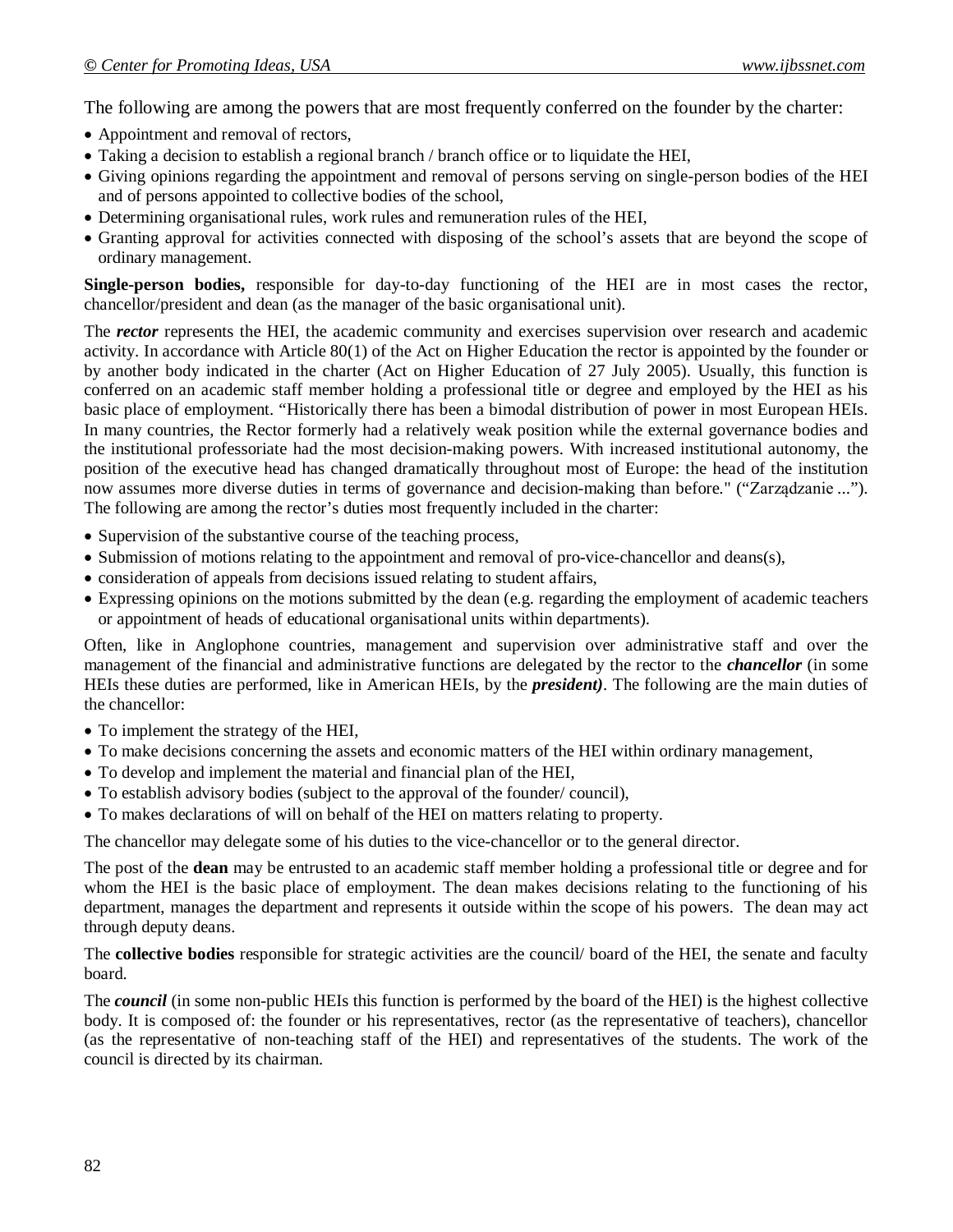The following are among the powers of the council:

- Making decisions regarding transformation of the HEI in accordance with the law,
- Making decisions regarding the establishment/ liquidation of a new department /branch office or a new major,
- Passing resolutions, after consulting the senate, on the operating directions of the HEI,
- Passing resolutions on and monitoring the implementation of material and financial plans,
- Appointment of a chartered accountant and approval of financial statements,
- Granting approval for the performance by the HEI's bodies of activities beyond ordinary management (e.g. acquisition of real property, taking a loan, granting a loan, purchase of shares/bonds, establishment of a company/another business entity),
- Delivery of opinion with respect to annual reports of the rector and chancellor on the activity of the HEI,
- Setting the amount of tuition fees,
- Delivery of opinion and submitting motions to the founder for the appointment of a chancellor, pro-vicechancellor, dean, deputy chancellor and general director,
- Submitting motions to the founder for the performance of activities reserved for the founder,
- Passing of resolutions on other matters, not reserved for other bodies.

The **senate** is composed of the rector (as its chairman), pro-vice-chancellors (if any), the founder or the founder's representatives, the chancellor, deans and deputy-deans (if any), librarian, representatives of academic teachers, non-teaching staff members and students. The term of office of senate members, who are elected by direct secret ballot, is 3 years. The following are the powers of the senate:

- Passing resolutions to adopt study rules and library rules,
- Delivery of opinion with respect to the rector's annual report on the activity of the HEI,
- Delivery of opinion regarding the establishment/ liquidation of new departments/branch offices or new majors,
- Delivery of opinion on the candidates for the post of rector, pro-vice-chancellor and dean,
- Creating forecasts regarding the development directions of the HEI,
- Granting of honorary titles (e.g. "For meritorious service for…", "Senior Rector")
- Submitting motions to the council for the performance of activities reserved for the council.

The duties of the *faculty board* are similar. However, the powers of the faculty board are exercised within a department and do not cover the entire HEI. The faculty board is chaired by the dean and its members include deputy deans, deputy chancellor, representatives of academic teachers, representatives of non-teaching staff and students.

#### *3. Organisational Structure of Non-Public HEIs*

Effective and efficient governance of a non-public HEI requires a precise definition of the powers and duties not only of the above mentioned bodies but also of their relations with middle management. The most popular organisational structure of a HEI and its internal relations are presented in Fig. 3.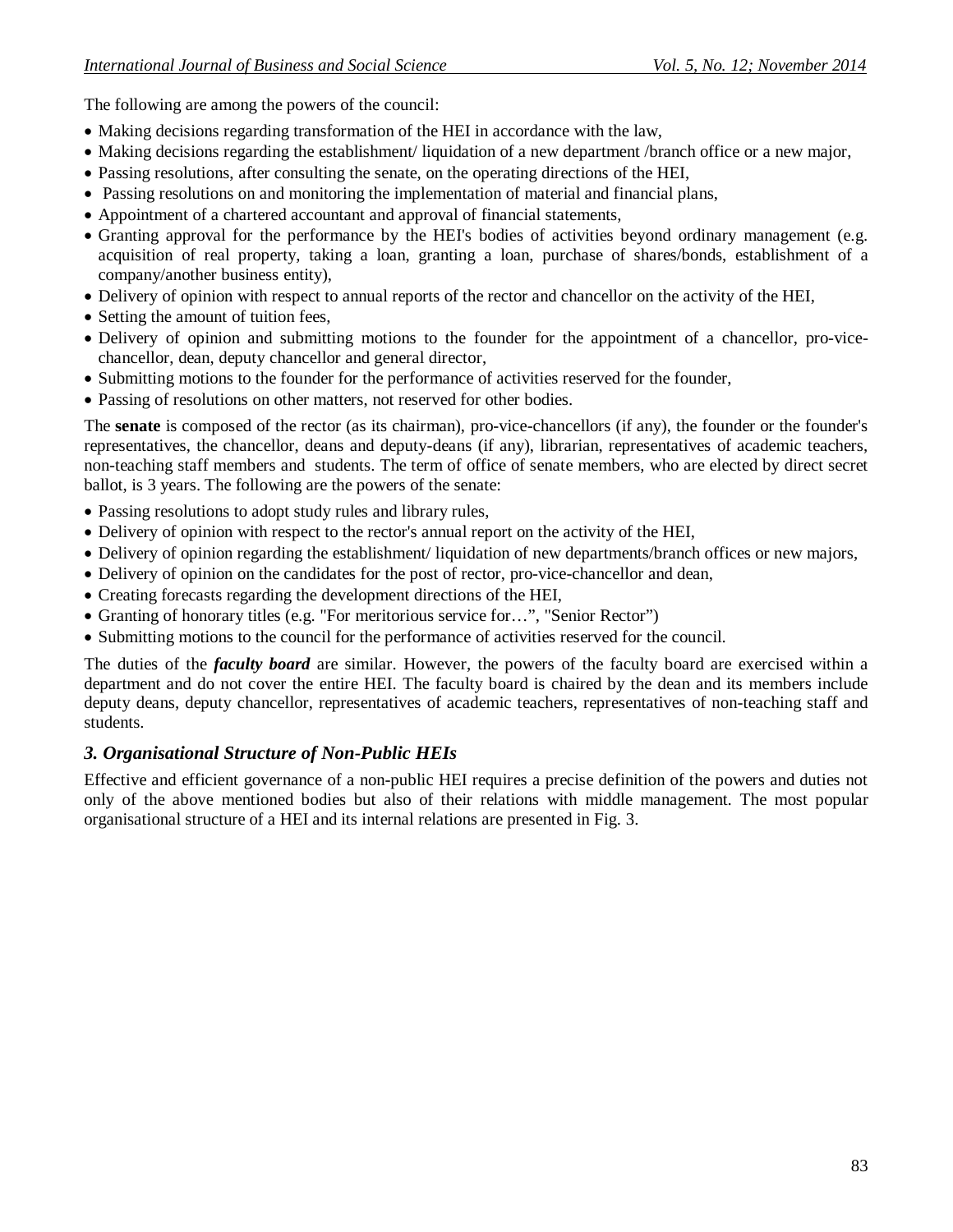

#### **Fig. 3 Sample structure of a non-public HEI**

Source: Janczyk-Strzała E., *Controlling we wspomaganiu zarządzania uczelnią niepubliczną w Polsce*, CeDeWu, Warszawa 2013, p.49

A majority of HEIs in Poland have a lean organisational structure with multiple decision-making levels. The above structure is split into two functions:

- educational,

- administrative & finance.

Management of the educational function is the responsibility of the rector, while the administrative function is managed by the chancellor.

The phenomena taking place in the process of managing a HEI and their relationships are presented if Fig.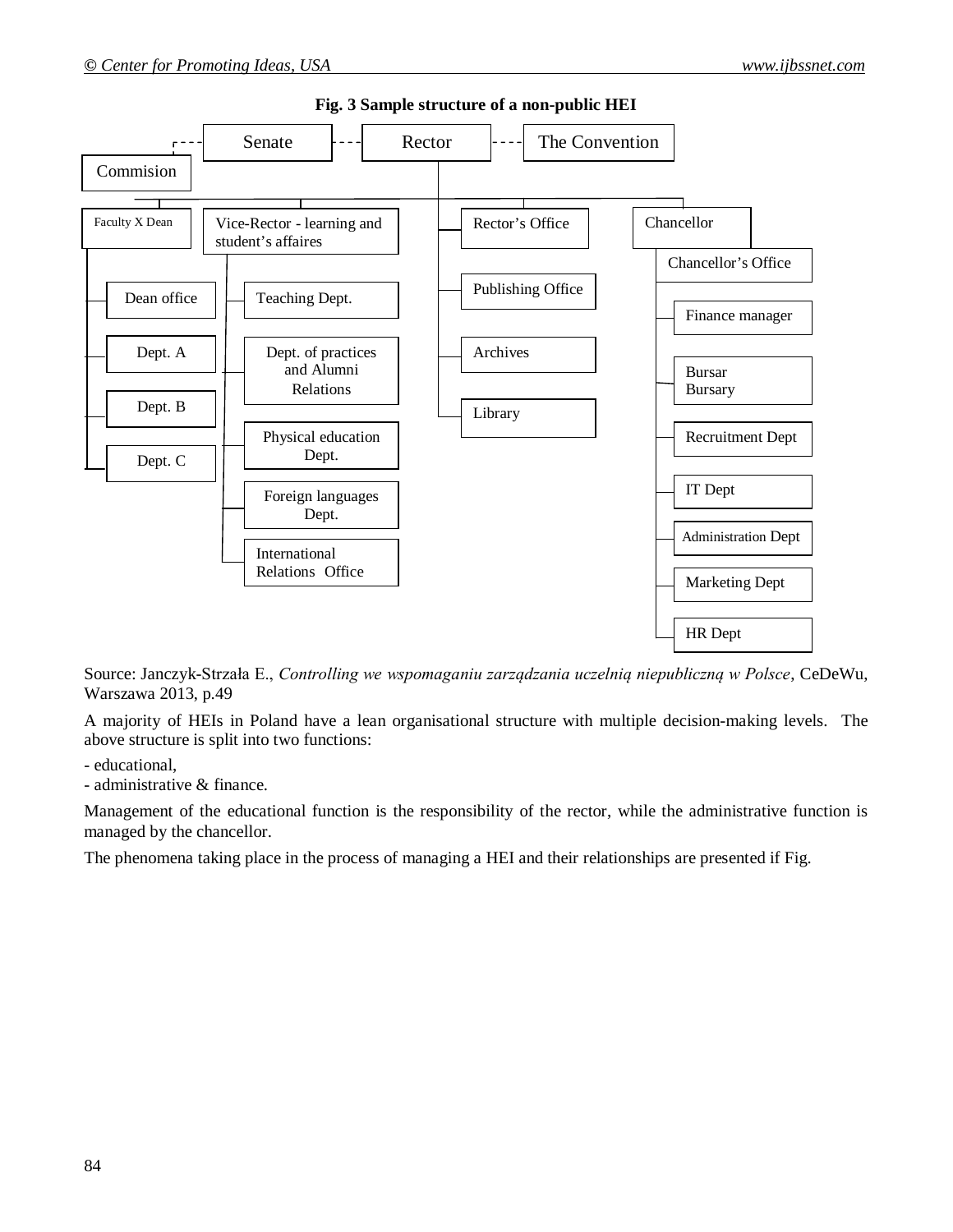# **4. The Chart Provides an Overview of the Complexity of the Process of Managing a Non-Public HEI**



**Fig. 4: Management Areas in a Non-Public HEI**

Source: M. Huczek, *Marketing organizacji non profit (Marketing in Non-Profit Organisations)*,WSZiM, Sosnowiec, p.157

The development of the educational market in Poland changed the perception of HEIs which today are no longer regarded merely as institutions whose aim is to teach students but also as specialist enterprises. In accordance with T. Wojciechowski, a HEI is an organisation functioning thanks to people (Wojciechowski, 2005). The task of non-public HEIs is not only to organise the educational process but also to ensure suitable conditions for a long-term existence of the HEI as an entity operating on a competitive market. Therefore, top and middle management of a non-public HEI should have special **skills**, such as knowledge of the theory and practice of managing organisations and their individual areas (e.g. marketing, PR, finance, human resources), sense of mission (development of the HEI) or knowledge of the local environment (e.g. useful when hiring teaching staff). Additionally, if the HEI is to be effective, its management must cooperate, exchange information on an ongoing basis and act in a reliable manner. $2$ 

#### *Conclusion*

 $\overline{a}$ 

The above discussed concept of management structures in non-public HEIs is extremely important in the process of managing non-public HEIs in view of the activities aimed to increase their effectiveness. Private HEIs may be regarded as specific forms of enterprises operating on the educational services market. Effective and efficient governance of non-public HEIs requires a precise definition of the powers and duties of the entity's bodies and of their mutual relations.

<sup>2</sup> More details in: Zarządzanie szkolnictwem wyższym w Europie, p. 43-44